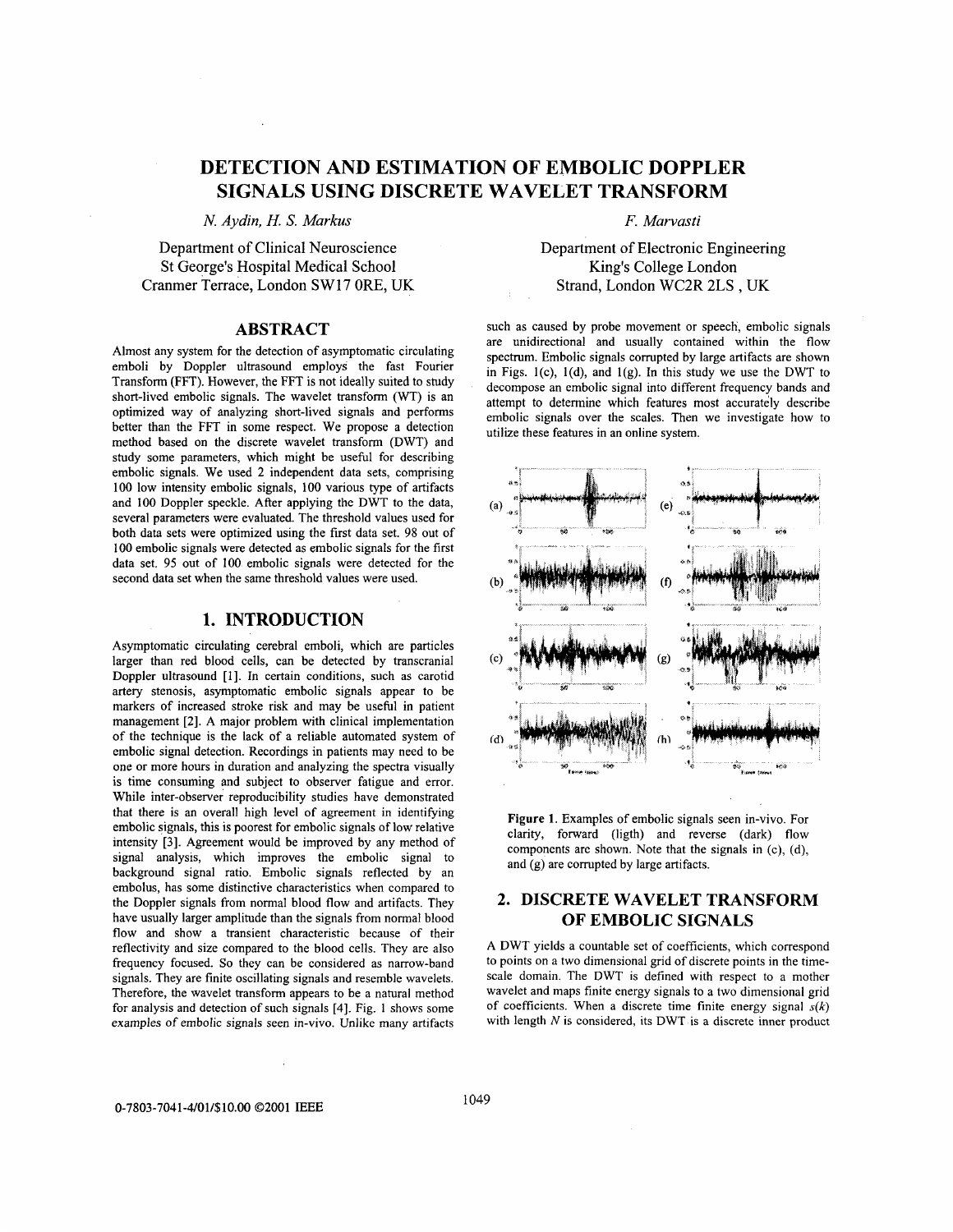<span id="page-1-0"></span>with wavelet function  $\psi$ , which can be written as a circular convolution:

$$
W_s(m,n) = \frac{1}{\sqrt{a_0^m}} \sum_{k=0}^{N-1} s(k) \psi\left(\frac{k - nb_0 a_0^m}{a_0^m}\right) = s(k) \otimes \psi_{m,n} \quad (1)
$$

where *m* and *n* are discrete scale and translation steps. The process implemented at each stage can be simplified as low-pass filtering (averaging) of the signal for the approximations and high-pass filtering (differencing) of the signal for the details, and then decimating (downsampling) of the coefficients to reduce sampling rate by half. The WT coefficients can be interpreted as the resemblance indexes between the signal and the wavelet, so the WT of a signal is not unique and very much depends on the choice of the wavelet. Under certain conditions *[5],*  reconstructing a signal from its wavelet coefficients is also possible. The process is called inverse discrete wavelet transform (IDWT) and involves upsampling (interpolation) and filtering. Upsampling is the process of lengthening a signal by inserting zeros between samples.

Prior to study of Doppler speckle, embolic signals, and artifact, it is important to understand the DWT of the Gaussian white noise. If a Gaussian white noise is decomposed by using the DWT, variance decreases approximately two-fold between one level and next. *So* the signals reconstructed at each scales are no longer white noise as the filters introduce color. Approximations and details of a Gaussian white noise are Gaussian colored noises and that these signals are increasingly interdependent as the resolution increases. If the analyzed signal  $s(t)$  is stationary, zero mean, white noise, the wavelet coefficients are uncorrelated. If *s(t)* is Gaussian, coefficients are independent and Gaussian. If *s(t)* is colored, stationary, zero mean Gaussian sequence, the coefficients remain Gaussian.

Audio Doppler signals can be considered as band-limited signals as they are caused by many small scatterers (red blood cells) within the ultrasonic sample volume. Since the speed **of** the red blood cells is not uniformly distributed within the sample volume, backscattered Doppler ultrasonic signals form a range of frequencies. Actual distribution of the Doppler ultrasound signal is influenced by many other factors as well, such as tissue interface, transducer characteristics, filters etc. The DWT coefficients resulting from normal blood flow concentrates mostly in the lower scales. Embolic signals differ from normal Doppler signals in some respect. Although they are much shorter in time, have higher amplitudes and narrower frequency bands, it is obvious that there is an overlap between embolic signals and normal Doppler signals. Therefore it is impossible to isolate an embolic event totally from the normal Doppler signal. However a certain degree of improvement on detecting embolic signals is achievable by using the wavelet decomposition. The movements of some components of a complete examination system, which are supposed to be stationary during the examination procedure, produce artifacts. These include probe movement, tapping, breathing, speaking, coughing, etc. They contribute some unwanted components to the Doppler signals. However, unlike the normal Doppler signal, most of them are bi-directional and have lower frequency spectrum. Identifying and eventually suppressing the low frequency bi-directional artifacts using the DWT are quite straightforward. Artifacts usually dominate the higher scales, as they are mostly low frequency signals.

**Table 1** Some parameters for embolic signals, artifacts and Doppler speckle. Values are mean (standart deviation)

|            | <b>Embolic Signal</b> | Artifact    | Speckle       |
|------------|-----------------------|-------------|---------------|
| <b>SMI</b> | 2.45(0.83)            | 5.96(0.77)  | 3.27(0.72)    |
| TP2TR(dB)  | 25.13(3.17)           | 34.57(6.62) | 18.32(3.13)   |
| PI2TR(dB)  | 12.1(3.01)            | 14.16(6.77) | 6.29(1.82)    |
| F2RRM(dB)  | 25.44(7.01)           | 9.4(11.15)  | 23.18(7.59)   |
| F2RR8(dB)  | 1.29(7.13)            | 1.79(11.25) | $-0.58(6.18)$ |
| RR(ms/dB)  | 3.88(2.53)            | 0.95(0.59)  | 3.52(2.05)    |
| FR(ms/dB)  | 4.65(3.15)            | 0.97(0.63)  | 4.00(2.12)    |

#### **3. METHOD**

The embolic signals used for this study were recorded using a commercially available transcranial Doppler system (EME Pioneer TC4040) with a 2MHz transducer. The recordings were made from the ipsilateral middle cerebral artery of patients with symptomatic carotid stenosis. The quadrature audio Doppler signals containing embolic signals were exported to a PC for signal analysis. The sampling frequency of these signals was 7150 Hz. In order to evaluate feasibility of the DWT of embolic signals, 2 independent data sets, comprising 100 low intensity embolic signals, 100 various type of artifacts and 100 Doppler speckle, were used. After applying the DWT to the data, several parameters were evaluated. The threshold values used in the both data sets were optimized using the first data set. An eight order Daubechies wavelet filter was used for the both data sets. Number of scales was eight. Main difference between two data sets was number of data considered for processing. Only one cardiac cycle (approximately 1 second) was considered for the 1<sup>st</sup> data set. For the 2<sup>nd</sup> data set, several cardiac cycles (approximately 5 seconds) were considered. The following parameters were derived from the reconstructed wavelet coefficients;

- Scale with maximum intensity (SMI)
- Total power to threshold ratio for the embolic signal duration (TP2TR)
- Peak intensity to threshold ratio (PI2TR)
- Forward to reverse intensity ratio at the scale with maximum intensity (F2RRM)
- Forward to reverse intensity ratio at the scale 8 (F2RR8)
- Rise rate of embolic signal power (RR)

Additional to these parameters, averaged time center  $(t<sub>s</sub>)$ , averaged normalized frequency center  $(f_s)$ , time spreading  $(T_s^2)$ , Fall rate of embolic signal power (FR)

and frequency spreading  $(B_s^2)$  of embolic signals were considered. These parameters are defined as

$$
t_s = \frac{1}{E_s} \int_{-\infty}^{+\infty} t |s(t)|^2 dt
$$
 (2)

$$
f_s = \frac{1}{E_s} \int_{-\infty}^{+\infty} f \left| S(f) \right|^2 df \tag{3}
$$

$$
T_s^2 = \frac{4\pi}{E_s} \int_{-\infty}^{+\infty} (t - t_s)^2 |s(t)|^2 dt
$$
 (4)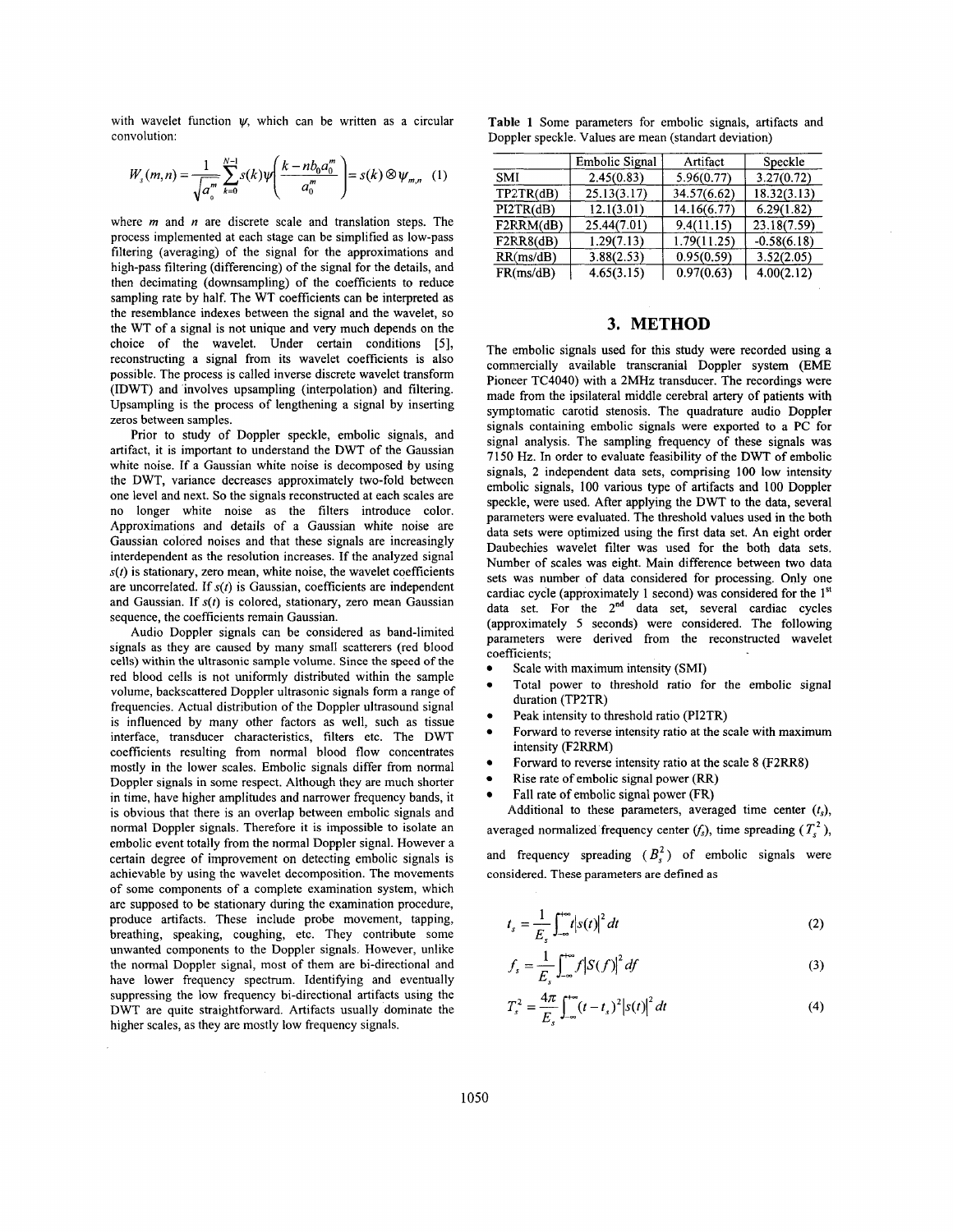$$
B_s^2 = \frac{4\pi}{E_s} \int_{-\infty}^{+\infty} (f - f_s)^2 |S(f)|^2 df
$$
 (5)

where  $E_s = \int_{0}^{+\infty} |s(t)|^2 dt$  <  $+\infty$ 

A narrow-band signal then can be characterized in the timefrequency plane by its mean position  $(t, f)$  and a domain of main energy localization whose area is proportional to the timebandwidth product  $T_{s} \times B_{s}$ . Another way to describe a signal simultaneously in time and frequency is to consider its instantaneous amplitude *(ie)* and instantaneous frequency *(if)*.

*intance (i.e.) and insaturated  
 *is* defined as 
$$
a(t) = |s_a(t)|
$$
  
 *if* is defined as  $f(t) = \frac{1}{2\pi} \frac{d \arg s_a(t)}{dt}$* 

where  $s_a(t) = s(t) + iH\{s(t)\}\$  and *H* stands for Hilbert transform. Standard deviation of *ie* and standard deviation of *if* were also used as detection parameters.

Processing steps for the detection of embolic signals can be summarized as following:

- Obtain directional Doppler signals by applying phasing filter technique [6] to quadrature Doppler signals.
- Apply 8 scales DWT to each channel in order to obtain directional DWT coefficients. An 8<sup>th</sup> order Daubechies wavelet filter was used.
- Reconstruct individual wavelet coefficients using the IDWT.
- Find instantaneous envelopes of each scales.
- Derive a threshold value from the signal for each scale to be used in detection.
- Evaluate certain parameters for each scale.
- Apply detection logic.

### **4. RESULTS AND DISCUSSION**

Mean values (standard deviations) of the various signal characteristics for embolic signals, Doppler speckle, and artifact are shown in [Table](#page-1-0) [1.](#page-1-0) The mean SMI for embolic signals implies that, embolic signals mainly appear at lower scales. 13 out of 100 embolic signals in the **1''** data set had maximum intensity at the 1<sup>st</sup> scale. 9 embolic signals had maximum intensity at the 4'h scale. Some of these embolic signals had some components at lower or higher scales because of the chirping characteristic. The mean SMI for artifacts shows that they appear at the higher scales (centered at  $6<sup>th</sup>$  scale). The mean SMI for Doppler speckle suggests that the Doppler speckle, which might be detected as embolus, occupy mainly 3<sup>rd</sup> scale spanning from  $2<sup>nd</sup>$  to  $4<sup>th</sup>$  scales. Although they were significantly different  $(p=<0.0001)$ , there is a certain overlap between the SMI for embolic signals and speckles. One practical conclusion, which can be derived from the SMI values, is that restricting the DWT analysis to the first 4 scales can eliminate most of the artifacts. The mean TP2TR for embolic signal is greater than the mean TP2TR for speckle and less than the mean TP2TR for artifacts. The mean PI2TR value for embolic signals is greater than the mean PUTR value for speckle and less than artifact. The mean F2RRM value, which reveals the directionality of a signal, suggests that embolic signals and Doppler speckle are unidirectional when compared to the mean value of the F2RRM for artifacts. This parameter is directly influenced by the ability of directional signal separation of the Doppler system used for the recordings. The mean F2RR8 values suggest that there is no useful information at higher scales. These scales are mainly dominated by bi-directional slowly varying signals resulting from artifacts such as tissue movement etc. A practical conclusion from this observation is that a simple WT process can be employed to enhance any Doppler signal or an ultrasonic image by simply canceling out related wavelet coefficient during reconstruction. Embolic signals result from an object passing through an ultrasonic sample volume causing a gradual intensity increase and then gradual decrease with a chirping effect. The mean RR and FR for embolic signals are suggesting that emboli and normal red blood cells have certain behavioral similarities. This can only be justified when both a red blood cell and an embolus are considered as a single scatterer. In practice, the size of the red blood cell is extremely small to be considered as single scatterer and beyond the detection resolution of any Doppler ultrasonic system. Instead red blood cell aggregates are scatterers producing a wide band signal when compared to a signal resulting from an embolus. Frequency band of an embolic signal is much narrower. This is because the size of an embolus, which validates the assumption of an embolus as a single scatterer, is much bigger than that of red blood cells. When the parameters defined above used to classify embolic signals, sensitivity and specificity achieved are give in Table **2.** These results are as good or better than the other methods reported in *[7].* 

In this study we have used a signal-processing algorithm based on the DWT to characterize embolic signals, Doppler speckle, and artifacts. Results show that the detection parameters derived from the DWT coefficients is likely to improve the sensitivity of an automated system. In an automated embolic signal detection system, there are several important aspects. First, the algorithm must emphasize embolic signals and preferably suppress Doppler speckle and artifacts. Such a feature will lead to an improvement in embolic signal intensity to background signal intensity ratio. As an example, Fig. 2 illustrates an embolic signal corrupted by a large artifact caused by speech or cough and reconstructed wavelet coefficients at each scale (five scales only). Here, the embolic signal is much smaller than the artifact. But after the DWT, it is easy to detect it at the second scale. This problem can be considered as the detection and estimation of signals in noise. Embolic signals can be defined within the context of wavelet theory. In fact, they are 'wavelets' resulting from a single scatterer passing through an ultrasonic sample volume. They satisfy the basic properties of wavelets: embolic signals oscillate and decay rapidly as wavelets do. Therefore they were described as 'frequency focused' as well as 'short duration' high intensity transients **181.**  The results prove that the DWT is an effective tool for the detection and estimation of embolic Doppler ultrasound signals. An online embolic signal detection and estimation system, which utilizes some parameters derived from the reconstructed DWT coefficients of Doppler ultrasound signals as described here, is under development.